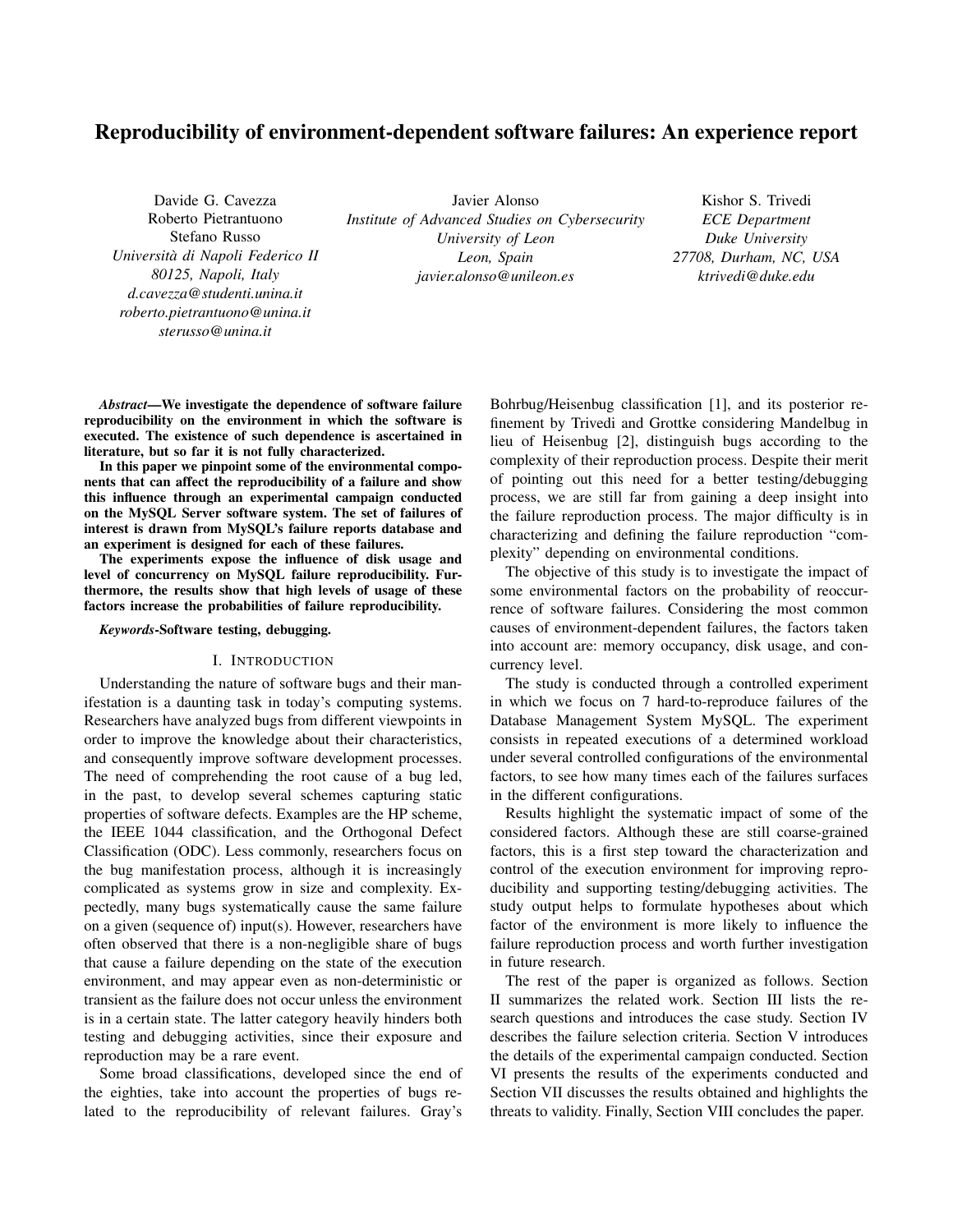# II. RELATED WORK

Several bug classifications have been proposed in literature, targeting different attributes of bugs. An overall view of the most popular classifications is provided in [3]. One of the most widespread is Orthogonal Defect Classification (ODC) [4]. It classifies bugs in terms of the kind of fix they underwent and the verification activity in which they were discovered. This classification has been successfully applied in different projects as a means to pinpoint and thereby eliminate the weaknesses in the processes that were mainly responsible for the discovered faults ([5], [6], [7], [8]).

Other popular schemes are HP's *Defect Origins, Types and Modes* [9] and IEEE's standard 1044 [10]. These schemes, like ODC, focus on static properties of bugs such as the software artifact affected by a bug and the verification activity in which it was found.

The issue of failure reproducibility is addressed by Gray in [1]. He classifies bugs in two categories: *Bohrbugs*, whose activation is easily reproduced by submitting a certain set of inputs to the system, and Heisenbugs, whose activation and propagation to the user interface are not deterministically reproducible. In [11], Grottke and Trivedi revise this classification by substituting the term Heisenbug with *Mandelbug*, since the former was originally used by Lindsay to indicate bugs that change their behavior when probed, actually a subtype of Mandelbug.

Mandelbugs constitute a non-negligible share of software faults even in critical systems. The authors in [2] perform a classification of faults reported in the flight software employed in 18 JPL/NASA space missions: 36.5% of the analyzed bugs were Mandelbugs. Similar or higher percentages are reported in the open-source programs analyzed in [12].

The environment in which software is executed plays a central role in failure reproduction. In [13] and [2] four factors of complexity in the failure reproduction process are pinpointed as responsible for a bug to be classified as Mandelbug: *i)* a time lag between the fault activation and the failure occurrence; *ii)* interactions of the software application with hardware, operating system or other applications running concurrently on the same system; *iii)* influence of the timing of inputs and operations; *iv)* influence of the sequencing of operations.

The last three factors are actually responsible for the randomness in failure reproduction. In [14] they are collectively referred as the *operating environment*. Consequently, failures are divided in two classes:

- *environment-independent*, which always occur in response to a given workload;
- *environment-dependent*, whose reoccurrence depends on the environment, in the sense that if the environment's state changes enough, the failures do not appear when the workload is resubmitted.

Further studies, despite using classification schemes different from the mentioned ones, highlight failures' characteristics attributable to environment-dependent ones. They are indirectly concerned with the issue of reproducibility, as their main focus is to investigate the effectiveness of fault tolerance methods based on retrying a failed task. The work in [15] analyzes 200 failure reports of the Tandem GUARDIAN system, a system previously studied by Gray in [1] and [16]; it reports examples of failures dependent on a particular state of memory. The study in [17] focuses on fault tolerance techniques employed in the earlier mentioned JPL/NASA space missions' software. The work in [18] models fault tolerance against Mandelbugs in 11 IT systems.

The mentioned works provide significant examples of the relationship between the environment and the failure reproduction process. However, although this relationship is explicitly stated, it has not been systematically characterized in the existing literature.

## III. RESEARCH QUESTIONS

The goal of our study is to investigate the reproducibility of environment-dependent failures (in the sense of [14]) and to characterize its dependence on the environment. The paper addresses the following questions:

- Can we characterize and isolate the environmental conditions that the failure reproduction depends on?
- Is it possible to set the factors in such a way as to improve failure reproducibility?

The answer to these questions is investigated with reference to the Database Management System MySQL Server. It is a good example of medium-scale system used also in critical contexts. The choice of MySQL is also due to the quality of its failure data. Most failure reports contain a *How to repeat* field in which a workload capable of reproducing the failure is specified. This field is a valuable source of information, as we are interested in reproducibility properties of failures: we use its content as a workload to exercise each failure in our experiments. We refer to it as the *failure-specific* workload.

The following sections describe our procedure for the selection of the failure reports, the design and the implementation of the experiments.

#### IV. FAILURES SELECTION

MySQL has a very large amount of failure data, so we apply highly restrictive criteria to select which failures to include in our study. We focus on failures related to version 5.1 of MySQL Server. We restrict the research to *Closed* reports, so as to have complete information about the possible reproducing workload(s) and the fixes that were applied after each failure. With these criteria, 568 failure reports are returned by MySQL's failure database.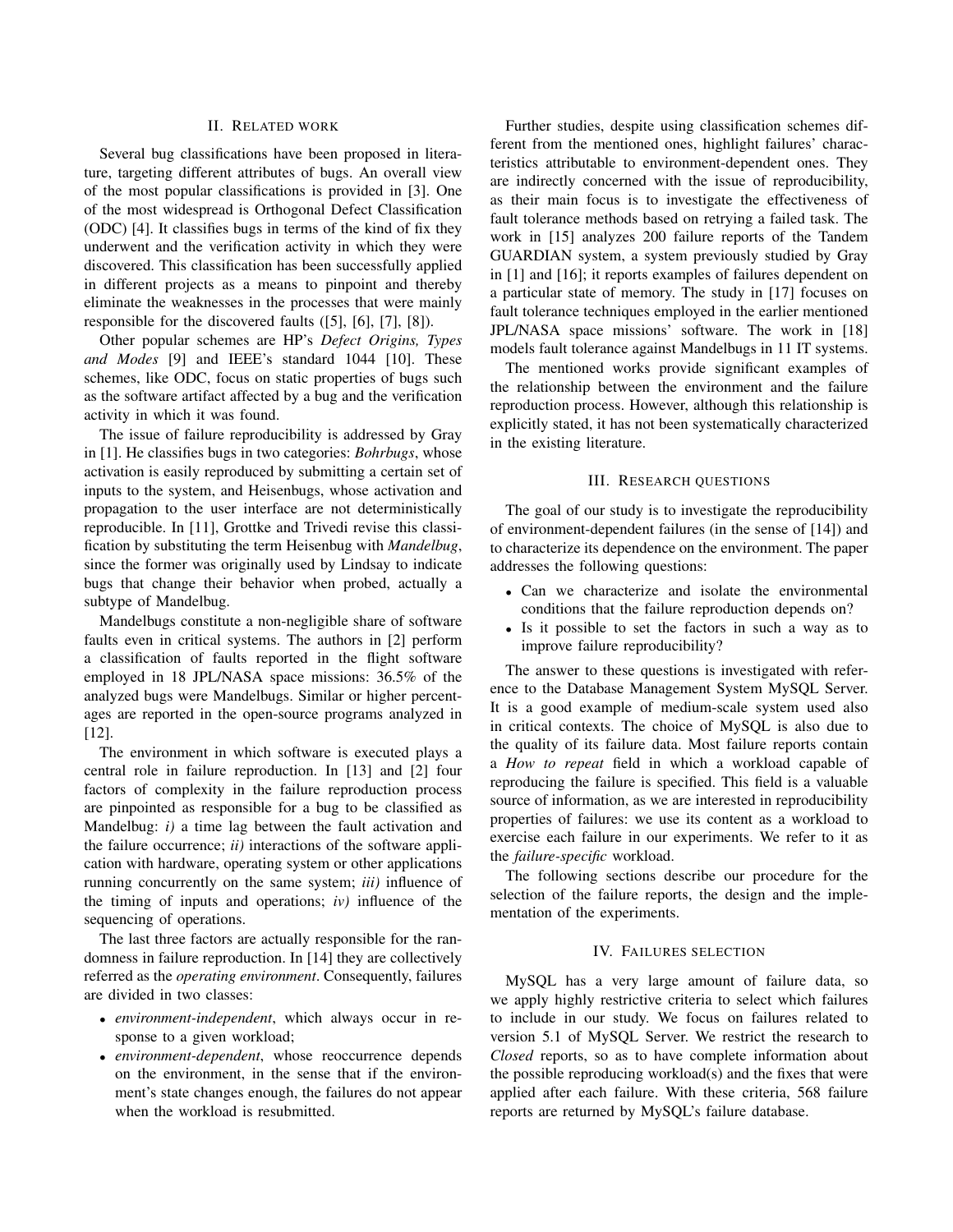Through a manual inspection of the reports, we distinguish between environment-independent and environmentdependent failures; this analysis is based on: *i)* the presence of phrases indicating potentiality, like "sometimes fails", "it may fail"; *ii)* explicit reference to environmental factors, like disk or memory, in the description. We manually filter out all the environment-independent failures and concentrate our efforts on the 82 environment-dependent ones. On these we perform a second filtering to select the failures suitable to be tested in our experimental campaign. A summary of this second filtering is shown in Table I.

A first criterion failures must satisfy is detectability: it must be feasible to determine, from the inspection of the output, whether or not the failure appeared. As the easiest condition to detect is a crash of MySQL, we include failures of this kind; we also include failures exposed through MySQL Test Framework, which automatically detects wrong outputs in response to predefined test cases. Failures that do not fulfill both these requirements are labeled as *Not verifiable*: eighteen failures of this kind have been found and excluded from the study.

An example of this kind is the failure #35074. It consists in a wrong value of MySQL's status variable max\_used\_ connections, which represents the maximum number of simultaneous connections opened since the server started. To detect the occurrence of such a failure we should be able to predict the correct value and compare it to the one reported by MySQL. Since in our experiment we open a random number of connections to implement the level of concurrency factor, we cannot know in advance the correct value. Therefore, we cannot detect this failure.

Some failures are not testable in our test bench, as their effects make it difficult to restore MySQL's initial state after every execution of the workload (see Section V-A). Let us consider for instance failure #55616: it requires the activation of MySQL's replication option; this in turn relies on the binary logging of operations; with binary logging, re-populating tables does not restore the initial state, as the deletion operations involved would be permanently logged. Three failures, labeled *Replication*, have thus been discarded.

Table I FAILURE REPORTS' CLASSIFICATION SUMMARY

| Label                    | Number of reports |
|--------------------------|-------------------|
| Not verifiable           | 18                |
| Replication              | 3                 |
| Error/Bug report         | 10                |
| Workload not specified   | 17                |
| Ambiguous workload       | 3                 |
| Version not available    | 12                |
| Aging                    | 8                 |
| Test case misconception  | 3                 |
| User mistake             |                   |
| Final considered reports |                   |
| Total                    |                   |

Although most reports are actually *failure* reports, some of them notify internal errors or bugs of MySQL, not perceivable from the user interface. Ten failures, labeled *Error report* or *Bug report*, have been excluded. An example of error report is the #37044. It reports how to observe an erroneous value of an internal variable in the debugging tool gdb. This error does not necessarily lead to a failure, and in any case no workload that potentially cause a failure is provided. Therefore, it is impossible for us to include this report in our study.

A further requirement is that the failure-specific workload must be clearly specified and reproducible. As environmentdependent failures are difficult to reproduce, reporters are often unable to devise a workload in *How to repeat*; there are also cases in which workloads are attached as files that are no longer available (see failure #50227). Twenty failures have been labeled as *Workload not specified* or *Ambiguous workload*; they have been discarded from the study.

It is important to identify the exact subversion of MySQL in which the failure can be observed. There is a *Version* field for this purpose, but it is sometimes imprecise or useless: in some cases it contains only the version number 5.1, without any further specification about the subversion; other times it reports the identifiers of old branches in the SVN that are no longer available, or old releases that cannot be found on MySQL's website. To establish if a subversion is appropriate to test a failure, we verify one of the following criteria: *i)* by analyzing the patch referred in the failure report and comparing it to the subversion's source code, we notice that the patch has not been applied to the subversion; *ii)* we observe the failure at least once in a series of preliminary executions of the failure-specific workload. As regards this requirement, 12 failures have been classified as *Version not available* and excluded.

Some reports pertain memory leaks or other aging-related errors. This phenomenon has already been studied in [19] and is outside our scope. We have found and excluded 8 *Aging* reports. They concern memory leaks logged by the DBMS running inside a profiler, like *Valgrind*.

Three reports have been excluded because due to misconceptions in test cases rather than failures of MySQL. Moreover, the failure #13543 is not due to a bug as well, but to a user mistake. None of the testers was able to repeat the failure and the reporter finally declared that it was due to corrupted data files on his installation: he solved the problem by reinstalling MySQL and recreating his databases.

Finally, we narrow down our sample to 7 environment-dependent failures. Each one is tested on a specific subversion of MySQL, as shown in Table II. As of failures #32148 and #38691, although they were reported on MySQL 5.1, we have not found any subversion of the 5.1 that satisfied the criteria described earlier in this section; for this reason, we have decided to test them on subversion 5.0.67.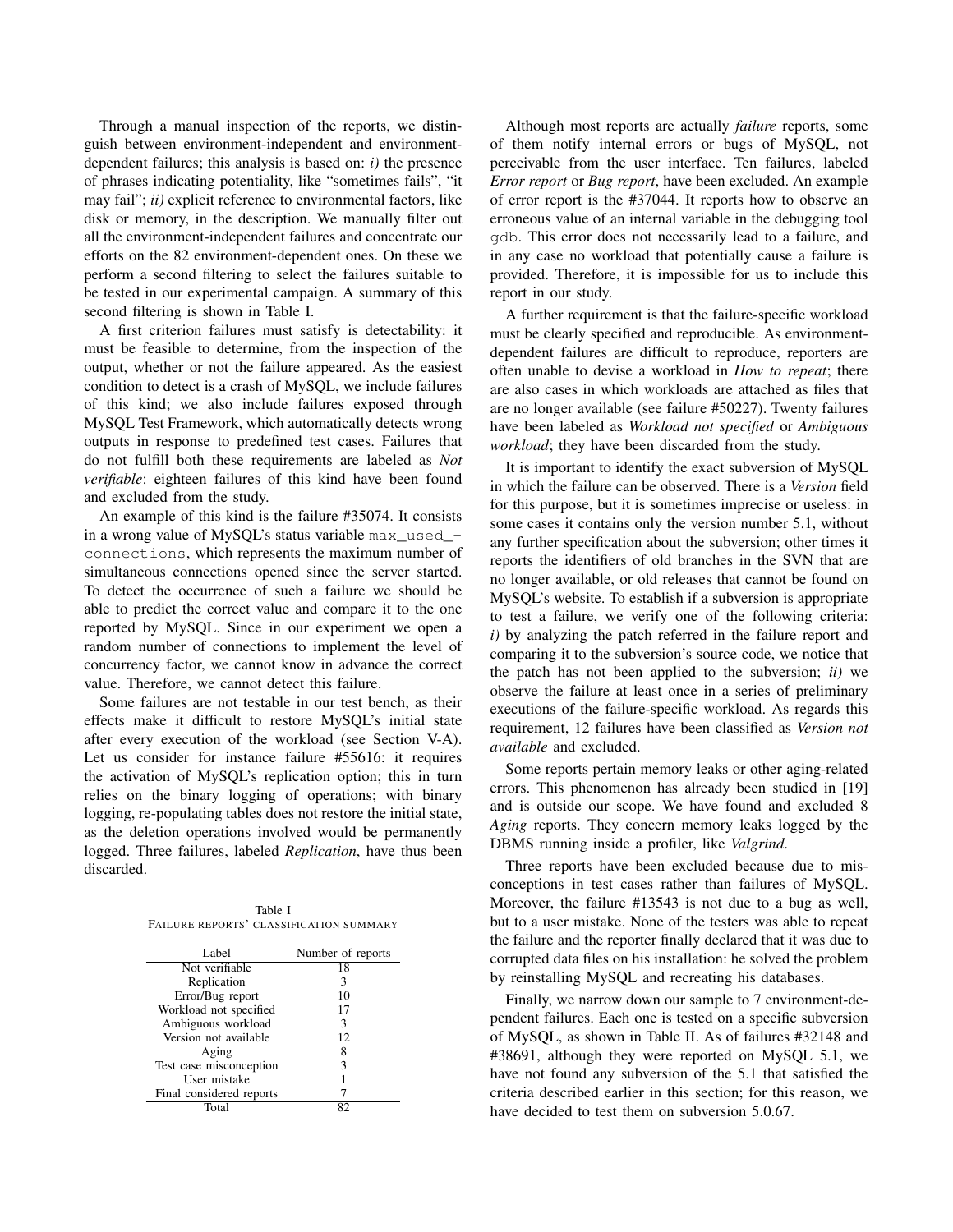Table II ASSOCIATIONS BETWEEN FAILURES AND MYSQL'S SUBVERSIONS

| Failure | Subversion |
|---------|------------|
| 32148   | 5.0.67     |
| 38691   | 5.0.67     |
| 38823   | 5.1.23a    |
| 42419   | 5.1.30     |
| 44521   | 5.1.34     |
| 46539   | 5.1.30     |
| 55421   | 5.1.34     |

# V. EXPERIMENTAL METHOD

## *A. Design of experiment*

For each of the selected failures we design an experiment to investigate the influence of a set of hypothesized factors on an outcome variable representative of the study's goals.

The first step of Design of Experiment (DoE) is the selection of the outcome variable. Our concern is to characterize reproducibility of software failures; we need to translate our goal in a quantifiable entity related to the system under consideration. A good candidate to represent reproducibility is the probability of reoccurrence of a failure over repeated submissions of the failure-specific workload; this quantity can be estimated by the proportion of observed failures over a fixed number of iterations of the workload. Therefore, our choice for the outcome variable is a binary variable that indicates *whether or not a failure occurred in a single execution of the failure-specific workload*; by counting the occurrences, we obtain the desired proportion. Relying on a similar study conducted on the browser Mozilla Firefox, described in [20], we fix the number of iterations to 10.

Next, we have to choose the factors to study. They should be characteristics of the environment that are likely to affect failures' reproducibility in the system. In our survey we are considering a DBMS. It is a system which makes large use of complex in-memory data structures in order to perform operations on tables, to keep the tables consistent, to cache them so as to get data in short time. On the other hand, it needs to access disk to memorize and retrieve data as long as relevant metadata. Finally, it is a concurrent system, which may have to handle several transactions at the same time, each one issued by a different user.

From these considerations, we assume that the factors in our experiment are:

- *memory occupation*, namely the percentage of memory occupied by MySQL's processes and threads over the total available memory;
- *disk usage*, that is the amount of bandwidth of transmission between disk and memory currently in use;
- *level of concurrency*, the number of users currently connected to MySQL and requesting operations to it.

These factors are also mentioned in other empirical studies  $([14], [15], [21])$  as examples of causes that may affect failure reproducibility.

We choose to adopt two levels, *high* and *low*, for each factor. This is common for exploratory studies, concerned more on exposing which factors are most likely to influence the outcome than on setting up a quantitative model [22].

The final step in the design is to define the treatments and in which order they have to be executed. We choose a *fullfactorial* design, which tests each possible combination of levels for the factors. The order of treatments is completely randomized: this is done in order to avoid observing any variation of the outcome due to an effect of a chosen order, variation that may be wrongly attributed to the change in the factors' levels.

The final resulting plan is shown in Table III.

#### *B. Architecture of the test bench*

The testing environment consists of two virtual machines running on the same physical computer, an Acer Aspire with: CPU Intel Core i5-3230M, dual-core; 4 GB RAM; a 500 GB hard disk; Windows 8.1 operating system.

Each virtual machine is created and run by an instance of VMware Player. One of the two machines, referred as the *server machine*, is intended to run MySQL Server, while the other one, named *client machine*, hosts and executes the testing scripts and collects the results. The two VMs are connected via a LAN emulated by VMware as well.

The server virtual machine has the following resources: CPU single-core; 1 GB of primary memory; 40 GB of hard disk. The client virtual machine has: CPU single-core; 1 GB of primary memory; a 20 GB hard disk. The server machine is provided with more disk space as it needs to host several installations of MySQL Server along with the respective databases. On both machines we have installed Ubuntu 12.04.2 for Desktop.

### *C. Factors' implementation*

We map memory occupation onto the percentage of physical memory assigned to the mysqld process by the OS; in Linux, physical memory assigned to a process is called *Resident Set*, and its amount *Resident Set Size* (*RSS*).

We choose physical rather than virtual memory because we think it is more suitable to represent a condition which may influence failure reproducibility. The reason of that lies in the particular way Linux handles virtual memory,

Table III EXPERIMENTAL PLAN

| ID | Memory occupation | Disk usage | Level of concurrency |
|----|-------------------|------------|----------------------|
|    | High              | Low        | High                 |
| 2  | Low               | Low        | High                 |
| 3  | Low               | High       | High                 |
| 4  | Low               | Low        | Low                  |
| 5  | High              | High       | High                 |
| 6  | High              | Low        | Low                  |
|    | High              | High       | Low                  |
| 8  | Low               | High       | Low                  |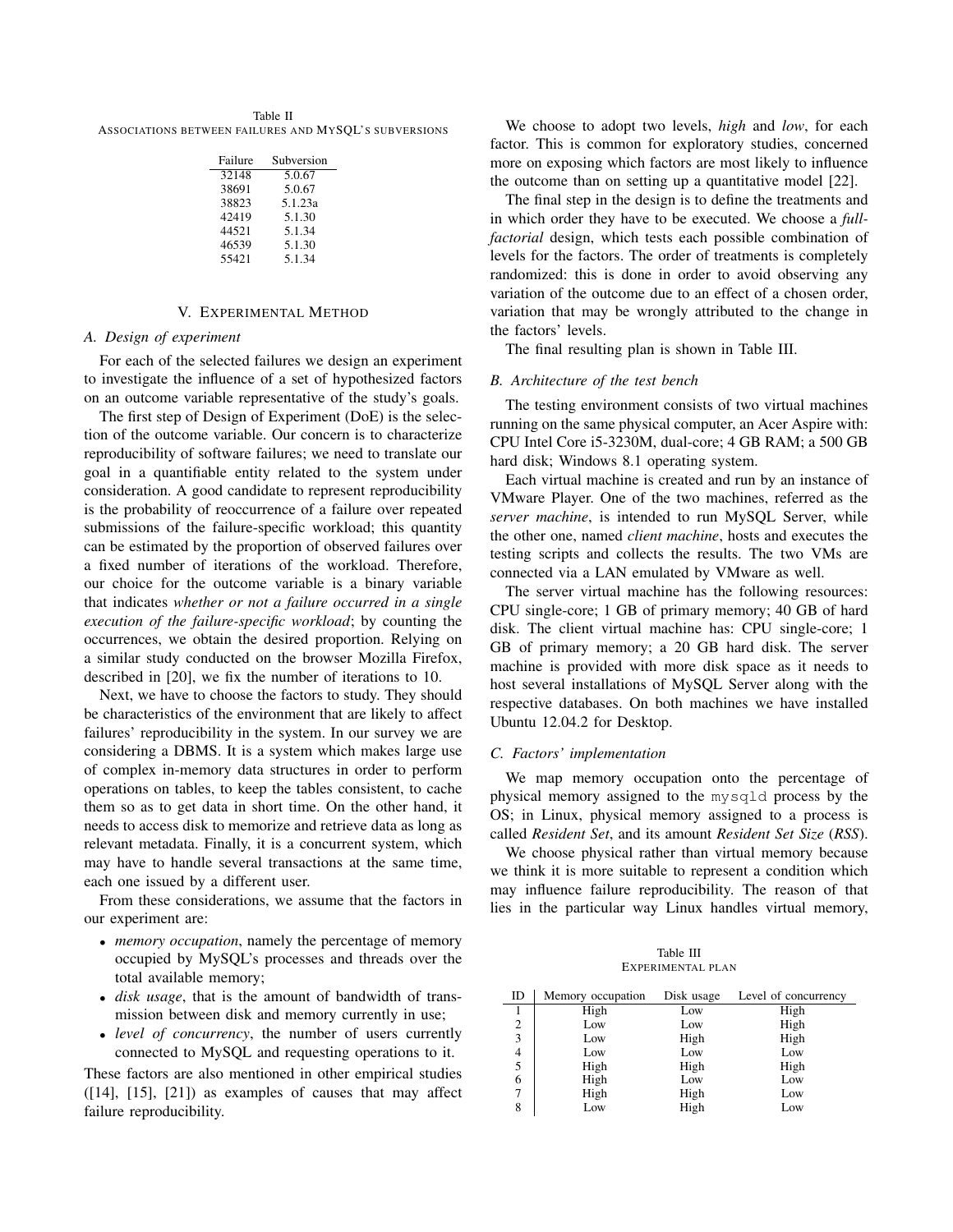called *overcommit* [23]: since many applications ask for more memory space than they actually use, the Linux kernel always responds positively to memory allocation requests (like C's malloc), even if the amount of requested space exceeds the physically available RAM, but the space is not allocated immediately; it will be allocated when the program actually accesses it for reading or writing. Thus, virtual memory is unbounded and it makes no sense to talk about percentage of allocated virtual memory, neither do we have any reason to believe that the program's behavior can be affected by the amount of requested virtual memory.

The RSS is the trickiest factor to control, since it depends on the OS's memory allocation policies. Several configuration options of MySQL may affect the RSS. We hypothesize that one of the most influential is the size of the memory buffer used by InnoDB, MySQL's Storage Engine, to cache data from tables [24]: it can be controlled via the configuration parameter innodb\_buffer\_pool\_size.

Furthermore, in order to prevent MySQL from relying on the file system's write-back cache, we set the parameter innodb\_flush\_method to the value O\_DIRECT. This is done because write-back cache would require kernel memory space outside mysqld's addressing space and thereby would hinder memory monitoring.

To have MySQL actually use the assigned memory, we employ the TPC-W benchmark [25] as a workload for it. In order to distinguish this workload from the failure-specific one, we will sometimes refer to it as the *conditioning workload*. We first profile its effect on physical memory allocation for different sizes of InnoDB's buffer. To monitor RSS during TPC-W execution, we use a script that every two seconds polls the /proc/`pidof mysqld`/status pseudofile for the *VmRSS* value.

Observations are plotted in Fig. 1. We can see that our hypothesis is confirmed: for a buffer of 8 MB, the RSS stabilizes around 38 MB, while for 60 MB it settles around 60 MB. We also notice that after 200 seconds of execution, both the configurations reach a stable value. Therefore, we decide to implement the two levels of memory occupation by submitting the conditioning workload for 200 seconds before submitting the failure-specific workload.

However, even in the high memory configuration, the reached value (60 MB) is too small if compared with the total memory available on the server machine (1 GB); we need a workaround to limit the maximum available memory for mysqld. *cgroups* (*control groups*) is a Linux kernel feature developed by Google's engineers [26]; among its functions there is resource limiting, which allows to set a maximum amount of memory allocatable to a process. Looking at the memory profiles, we choose to fix this limit to 70 MB. In this way, the amounts of RSS reached in the two configurations constitute two significantly different percentages of the available memory. This is shown in Table IV: the amount of occupied memory in the 8-MB-



(b) Profile for a 60 MB buffer (in kB)

Figure 1. Memory occupation profiles for different values of innodb\_ buffer\_pool\_size

cache configuration is about half the total memory, while the one in the 60-MB-cache configuration is near the bound.

Disk usage is controlled by means of *PostMark*, a benchmark for Linux file system. It creates a bunch of files and performs iteratively reading and writing operations on them; at the end, it shows a report about the average and standard deviation of disk's reading and writing speeds.

Fig. 2 and 3 show the disk usage of MySQL and PostMark over time. We choose to characterize it by its average value during the time interval set up for the conditioning of the environmental factors, namely 200 seconds. The figures indicate that the average is a good candidate to summarize the measured data: since the coefficients of variation (COV) are less than 0.1, we can assume that the mean is stable.

Table IV MEMORY OCCUPATION LEVELS

| Level | Steady state RSS | Percentage of available memory |
|-------|------------------|--------------------------------|
| Low   | $\sim$ 38 MB     | $\sim$ 54%                     |
| High  | $\sim$ 60 MB     | $\sim$ 85%                     |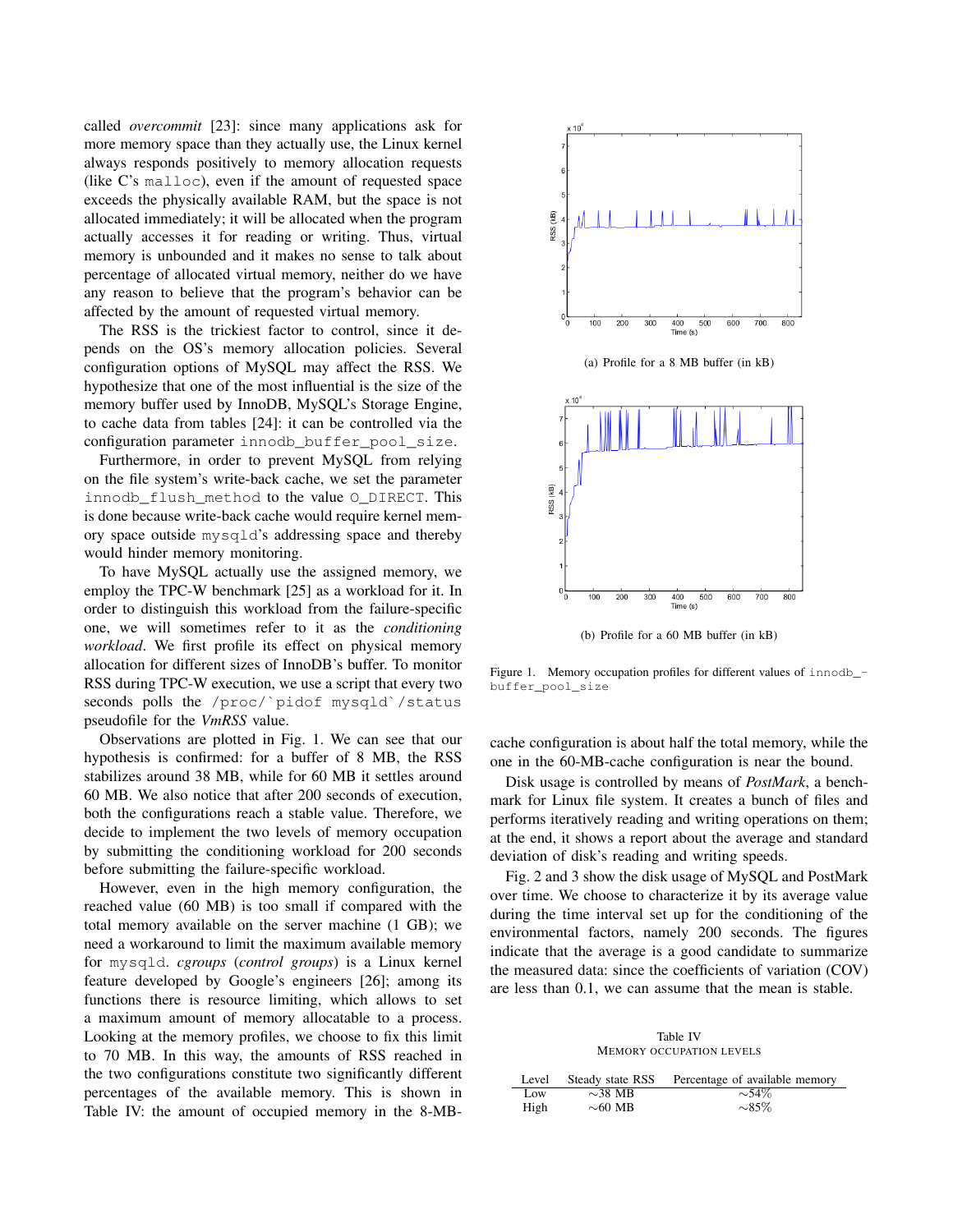

(a) Profile for an 8 MB buffer (in kB/s)



(b) Profile for a 60 MB buffer (in kB/s)

Figure 2. Disk usage profiles for different values of the parameter innodb\_buffer\_pool\_size



Figure 3. Disk usage of PostMark

Table V DISK USAGE LEVELS

| Level | PostMark |
|-------|----------|
| Low   | off      |
| High  | on       |

By comparing MySQL's and PostMark's average disk usage, we notice that the former is negligible with respect to the latter, both for low and for high memory usage. Thus, the level of disk usage can be effectively quantified by considering the effect of PostMark alone: the high level of disk usage is implemented by running PostMark while conditioning the environment, whereas the low level is obtained by keeping PostMark turned off. Table V summarizes this implementation.

To implement levels of concurrency we rely on TPC-W. It starts 50 Emulated Browsers which iteratively issue requests to a Web application and stop to "think", the thinking time being a random variable uniformly distributed between 100 and 20,000 ms; the Web application in turn sends requests to the DBMS in order to respond to the browsers. We let the benchmark run for 200 seconds to reach the desired amount of RSS; then, we stop it before submitting the failure-specific workload to implement low level of concurrency; we let it continue while submitting the failure-specific workload to implement high level of concurrency. This is summarized in Table VI.

#### VI. RESULTS AND ANALYSIS

From the gathered data, we pinpoint three classes of behaviors about failure reproduction: *i)* failures that appear in every execution; *ii)* failures that do not appear in any execution; *iii)* failures that appear in some of the executions.

The observed behavior of the 7 analyzed failures is summarized in Table VII. The 4 failures belonging to the first two groups do not show any measurable dependence of their reproducibility on the factors.

As regards the third group, statistical techniques are employed to expose such a dependence in an objective way. We employ contingency tables to summarize the experimental data and use Fisher's exact test to draw conclusions about the influence of a factor on the occurrence of a failure. Since we neglect the effect of possible interactions between the factors, we build three separate contingency tables per failure, each one being relevant to one of the factors; thereby, when a factor is analyzed, the others' possible effects are attributed to chance. This can be done as the experiment

Table VI CONCURRENCY LEVELS

| Level | TPC-W                                                 |
|-------|-------------------------------------------------------|
| Low   | stop before submitting failure-specific workload      |
| High  | let it run while submitting failure-specific workload |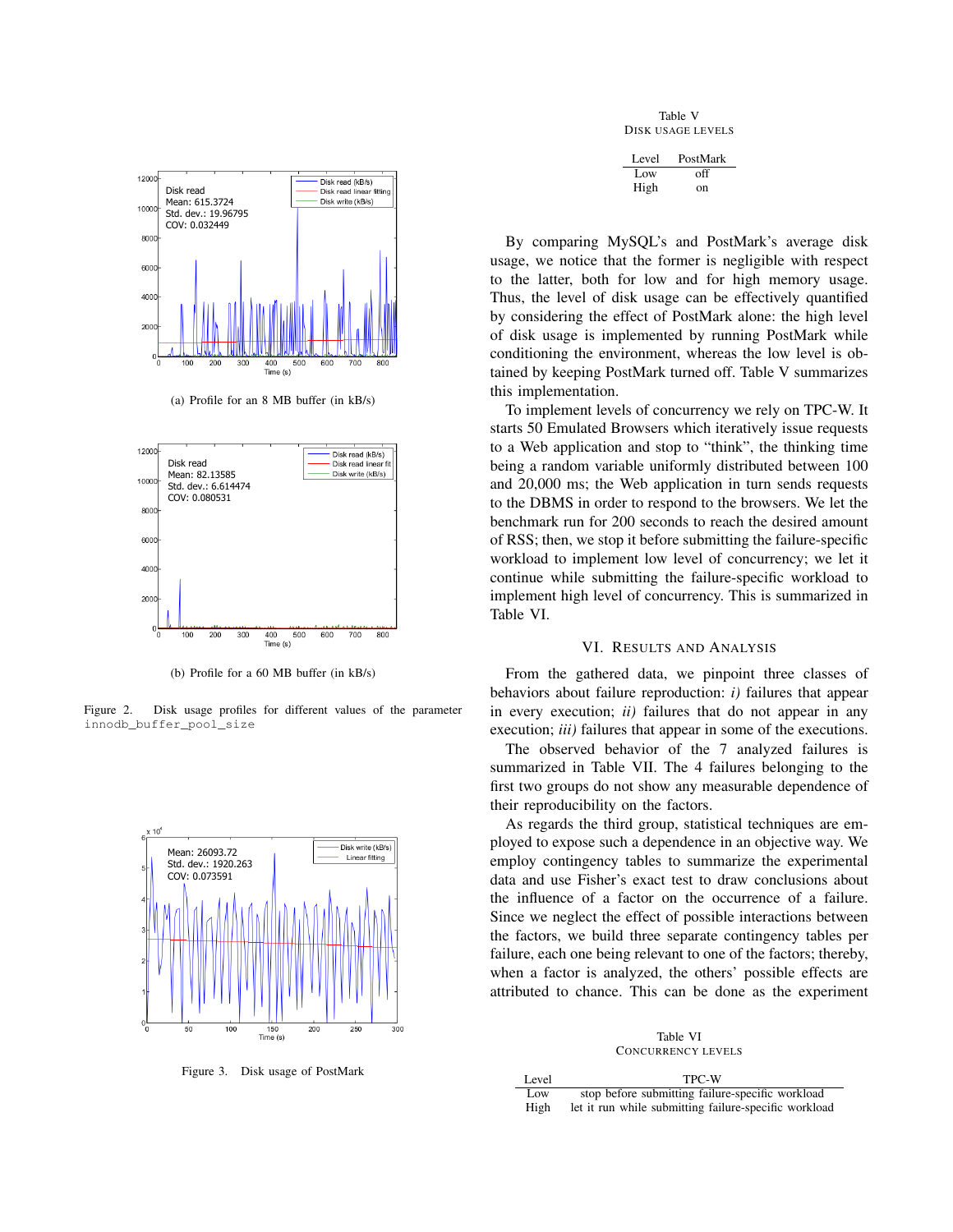Table VII OBSERVED CLASSES OF FAILURE REPRODUCTION

| Failure | Observed  |
|---------|-----------|
| #32148  | never     |
| #38691  | sometimes |
| #38823  | always    |
| #42419  | sometimes |
| #44521  | never     |
| #46539  | sometimes |
| #55421  | always    |

is perfectly balanced: fixed the level for the factor under consideration, the executions are equally distributed among the combinations of levels for the other factors.

The failures #38691, #42419 and #46539 showed a random behavior. The contingency tables from VIII up to XVI summarize the output data and list the three p-values for the interactions between the failures and each of the factors.

In our context, a p-value is the probability of obtaining the observed or a higher difference in the proportion of failures between the factor's levels, assuming that there is no influence of the factor on the proportion (null hypothesis of Fisher's test). The lower the p-value, the higher our confidence in rejecting the null hypothesis. Two-sided pvalue is used to infer the presence of a correlation between a factor's level and the outcome variable; left and right pvalues are used to statistically determine if the proportion of failure occurrences is higher respectively with a low or a high level of the factor under consideration.

We notice a strong dependence of the failures #38691 and #42419 on disk usage. As regards the latter, we even see that the failure appears in the totality of the executions with high disk usage: this means that the failure is reproduced deterministically if disk is highly stressed. To confirm this, we ran 5 more executions in each of the treatments with

Table VIII CONTINGENCY TABLE FOR FAILURE 38691 AND MEMORY OCCUPATION

| Memory occupation         | Failure occurrences |     | Total |  |
|---------------------------|---------------------|-----|-------|--|
|                           | NΟ                  | YES |       |  |
| Low                       | 10                  | 30  | 40    |  |
| High                      |                     | 35  | 40    |  |
| Total                     | 15                  | 65  | 80    |  |
| Left p-value: $0.9583$    |                     |     |       |  |
| Right p-value: 0.1258     |                     |     |       |  |
| Two-sided p-value: 0.2515 |                     |     |       |  |

Table IX CONTINGENCY TABLE FOR FAILURE 38691 AND DISK USAGE

| Disk usage                   | Failure occurrences |     | Total |  |
|------------------------------|---------------------|-----|-------|--|
|                              | NO                  | YES |       |  |
| Low                          | 14                  | 26  | 40    |  |
| High                         |                     | 39  | 40    |  |
| Total                        | 15                  | 65  | 80    |  |
| Left p-value: $1.0000$       |                     |     |       |  |
| Right p-value: $0.0001*$     |                     |     |       |  |
| Two-sided p-value: $0.0003*$ |                     |     |       |  |

Table X CONTINGENCY TABLE FOR FAILURE 38691 AND LEVEL OF **CONCURRENCY** 

| Level of concurrency      | Failure occurrences |     | Total |  |
|---------------------------|---------------------|-----|-------|--|
|                           | $\overline{N}$      | YES |       |  |
| Low                       |                     | 34  | 40    |  |
| High                      |                     | 31  | 40    |  |
| Total                     | 15                  | 65  | 80    |  |
| Left p-value: $0.2839$    |                     |     |       |  |
| Right p-value: 0.8742     |                     |     |       |  |
| Two-sided p-value: 0.5679 |                     |     |       |  |

Table XI CONTINGENCY TABLE FOR FAILURE 42419 AND MEMORY OCCUPATION

| Memory occupation         | Failure occurrences |            | Total |  |
|---------------------------|---------------------|------------|-------|--|
|                           | NΩ                  | <b>YES</b> |       |  |
| Low                       | 2                   | 37         | 40    |  |
| High                      |                     | 35         | 40    |  |
| Total                     |                     | 72         | 80    |  |
| Left p-value: $0.3559$    |                     |            |       |  |
| Right p-value: 0.8683     |                     |            |       |  |
| Two-sided p-value: 0.7119 |                     |            |       |  |

high disk usage and the failure appeared in every iteration. The dependence of these two failures on disk usage can be asserted with a significance less than 0.01, as the pvalues are very low. The failure #46539 depends notably on level of concurrency. The dependence can be assumed with a significance of 0.05, as the two-sided p-value is 0.0252. Moreover, we can notice that in the three cases in which a dependence is shown, the right p-values are lower than 0.025. Thus, we can assert that the probability of failure reoccurrence is higher when the respective influential factors are set to a higher level of stress. The findings are summarized in Table XVII.

Table XII CONTINGENCY TABLE FOR FAILURE 42419 AND DISK USAGE

| Disk usage                   | Failure occurrences | Total      |    |  |
|------------------------------|---------------------|------------|----|--|
|                              | $\overline{NO}$     | <b>YES</b> |    |  |
| Low                          | 8                   | 32         | 40 |  |
| High                         |                     | 40         | 40 |  |
| Total                        |                     | 72         | 80 |  |
| Left p-value: $1.0000$       |                     |            |    |  |
| Right p-value: $0.0027*$     |                     |            |    |  |
| Two-sided p-value: $0.0053*$ |                     |            |    |  |

Table XIII CONTINGENCY TABLE FOR FAILURE 42419 AND LEVEL OF **CONCURRENCY** 

| Level of concurrency      | Failure occurrences |     | Total |
|---------------------------|---------------------|-----|-------|
|                           | NO                  | YES |       |
| Low                       | 2                   | 38  | 40    |
| High                      | 6                   | 34  | 40    |
| Total                     |                     | 72  | 80    |
| Left p-value: $0.1317$    |                     |     |       |
| Right p-value: 0.9716     |                     |     |       |
| Two-sided p-value: 0.2633 |                     |     |       |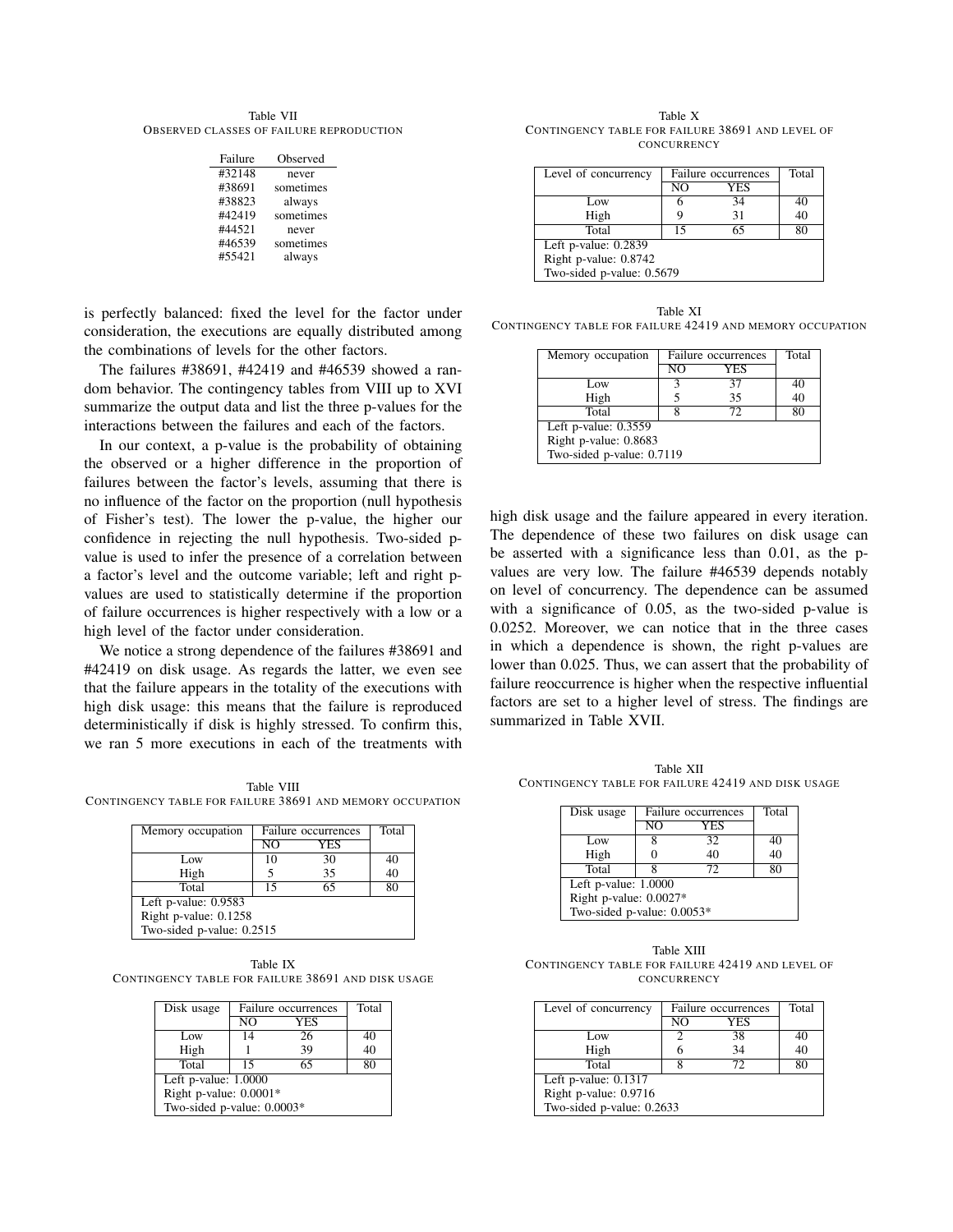Table XIV CONTINGENCY TABLE FOR FAILURE 46539 AND MEMORY OCCUPATION

| Memory occupation         | Failure occurrences |     | Total |
|---------------------------|---------------------|-----|-------|
|                           | $\overline{N}$      | YES |       |
| Low                       | 6                   | 34  | 40    |
| High                      | 6                   | 34  | 40    |
| Total                     | 12                  | 68  | 80    |
| Left p-value: $0.6223$    |                     |     |       |
| Right p-value: 0.6223     |                     |     |       |
| Two-sided p-value: 1.0000 |                     |     |       |

Table XV CONTINGENCY TABLE FOR FAILURE 46539 AND DISK USAGE

| Disk usage                | Failure occurrences |            | Total |
|---------------------------|---------------------|------------|-------|
|                           | NO                  | <b>YES</b> |       |
| Low                       |                     | 33         | 40    |
| High                      | 5                   | 35         | 40    |
| Total                     | 12                  | 68         | 80    |
| Left p-value: $0.8259$    |                     |            |       |
| Right p-value: 0.3777     |                     |            |       |
| Two-sided p-value: 0.7555 |                     |            |       |

# VII. DISCUSSION

# *A. Interpretation of results*

The performed experiments give an affirmative response to the first research question. A characterization of failures based on the impact of environmental conditions is possible and catches real phenomena regarding their reproducibility. Results show that the reproducibility of some of the failures is actually influenced by the state of the environment. It is possible to isolate environmental components that individually affect the reproducibility. Our proposal for environmental factors reveals to be a good guess, as a strong influence of disk usage and level of concurrency has been highlighted.

As for the second question, we have obtained indications that environmental factors can be conditioned so as to improve detectability of a failure, or even to make its reproduction deterministic. A remarkable case is failure #42419. It has shown up in all executions with high level of disk usage, although randomly observed with low disk usage (see Table XII). This observation supports the claim of the possibility to obtain even a deterministic reproduction by forcing some environmental factors to be in a certain state. It is useful for the purpose outlined in Section I: a debugger can be suggested to systematically set disk usage to a high

Table XVI CONTINGENCY TABLE FOR FAILURE 46539 AND LEVEL OF **CONCURRENCY** 

| Level of concurrency         | Failure occurrences |     | Total |
|------------------------------|---------------------|-----|-------|
|                              | N <sub>O</sub>      | YES |       |
| Low                          | 10                  | 30  | 40    |
| High                         | 2                   | 38  | 40    |
| Total                        | 12.                 | 68  | 80    |
| Left p-value: 0.9984         |                     |     |       |
| Right p-value: $0.0126*$     |                     |     |       |
| Two-sided p-value: $0.0252*$ |                     |     |       |

Table XVII FINDINGS SUMMARY

| Failure | Most influential factor | Significance |
|---------|-------------------------|--------------|
| #38691  | Disk usage              | 0.01         |
| #42419  | Disk usage              | 0.01         |
| #46539  | Level of concurrency    | 0.05         |

Probability of failure reproduction is higher when the level of the relevant influential factor is high, with significance  $0.025$ 

Failure #42419 appeared in every execution with high level of disk usage

level, as we did in our experiments.

The overall results suggest that the probability of failure reoccurrence increases if the environmental factors affecting it are set to a high level of stress (see Tables IX and XVI). This observation is reasonable, considering that in a stressed environment rare conditions that can lead to a failure are more likely to occur.

More specifically, let us take the failures #38691 and #46539 as examples. The former is due to a fault in the cleanup operations that are performed on internal data structures when a join operation attempts to request a lock on a table and it is refused. When the disk usage is high, it is more likely that the lock is refused and the data structures corrupted. The failure #46539 is observed if an operation INSERT IGNORE is rolled back due to a deadlock or an expired timeout, and the system tries to ignore a non-ignorable error. Deadlocks or timeouts appear more frequently with many requests pending on the DBMS (high level of concurrency).

In Tables X, XI and XIII the opposite trend is observed, that is the proportion of failures appears to be higher for a low level of the relevant factor's stress. However, the difference of proportion is too small to make these observations statistically significant. The recorded p-values are indeed higher than 0.1, so no influence of the relevant factor can be inferred in those three cases.

## *B. Threats to validity*

The validity of a case study has to be analyzed under four aspects: construct validity, internal validity, external validity and reliability [27].

The analysis of construct validity is concerned with determining if the employed techniques actually enable us to observe the property we are intended to investigate. In this context, an issue arises with respect to the implementation of memory occupation. By monitoring it during the experiment, we noticed that in some executions the profiles in Figure 1 were not matched; thereby, an existing influence of this factor may have been concealed.

Furthermore, threats may arise from the use of two distinct virtual machines on the same physical one. On the one hand it mitigates the biasing effect due to having the client script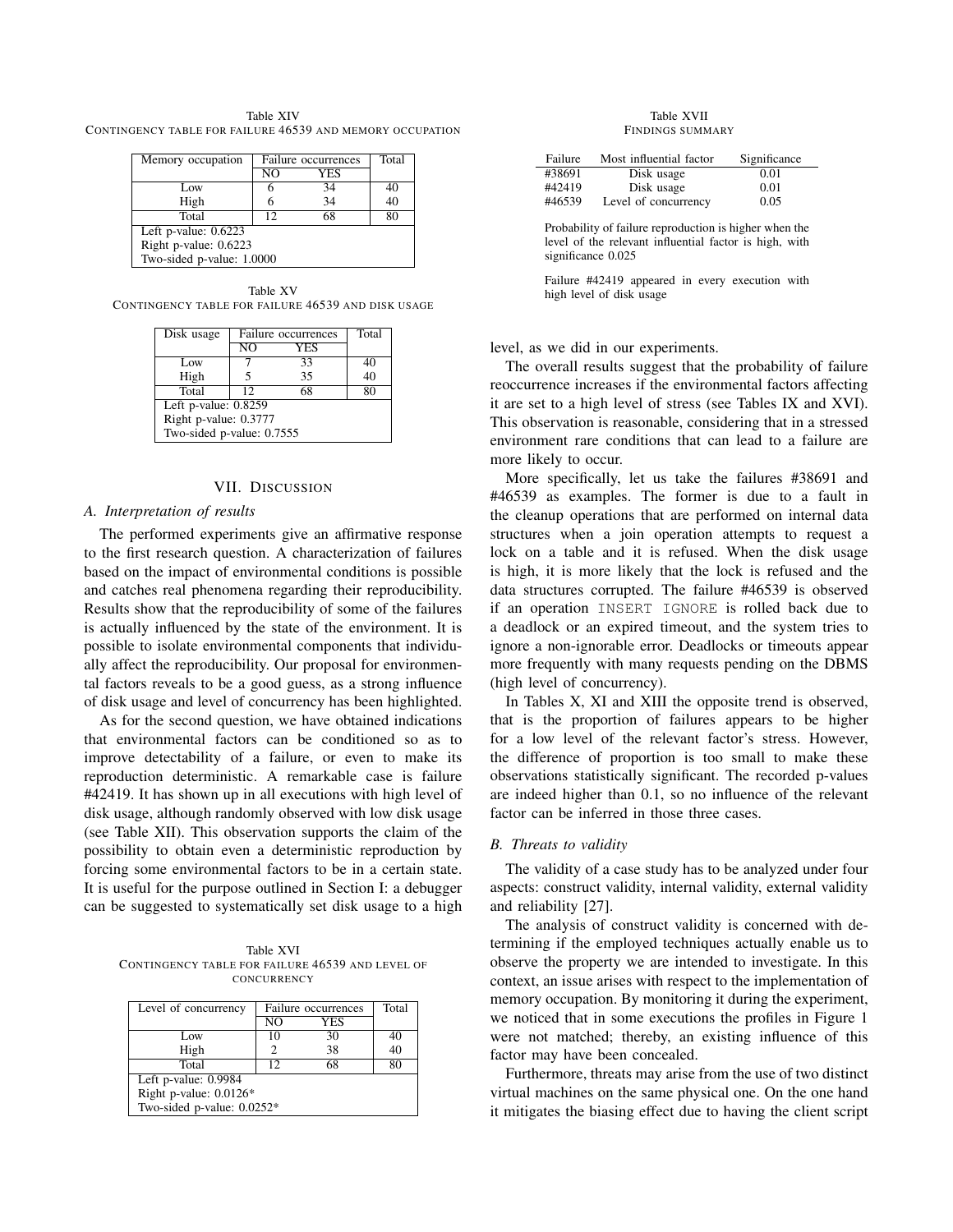and the system under test on the same physical machine: the memory spaces of the two machines are isolated and the virtual disks are stored in two separate files. On the other hand a source of bias may be the sharing of one physical disk by both machines: to minimize this effect, the scripts on the client machine are devised so that their disk accesses are negligible with respect to the ones of the server machine.

Internal validity is threatened if the outcome variable is affected by factors not taken into consideration. The presence of a class of failures which we were not able to reproduce (see Section VI) is an indication that such factors exist in our experiment.

External validity is concerned with the possibility to generalize our findings. Our sample is too small to draw general conclusions about the relationship between failure reproducibility and environment. Nonetheless, our goal was to prove the possibility to isolate the single environmental factors affecting specific failures.

Reliability is concerned with the extent to which the experiment could be repeated with the same results. As regards this aspect, we notice that the pinpointed relationships are asserted with a very low level of significance; thus, their evidence is strong and there is high likelihood that a researcher repeating the experiment draw the same findings.

# VIII. CONCLUSION AND FUTURE WORK

We studied the possibility to characterize software failure reproducibility in terms of the environmental factors by which it is affected. In our experiments with MySQL, two factors, disk usage and level of concurrency, have been discovered to be configurable for an improvement of some failures' reproducibility. Two failures did not appear in any execution of our experiments. This proves the incompleteness of our classification: there may be environmental factors affecting reproducibility that have not been identified. This opens the way to further studies on environmental factors, so as to obtain a complete characterization in this sense.

Our observations are limited to the MySQL case study. Similar studies conducted on different systems may help to draw more general conclusions about the relationship between the failure reproduction process and the environment.

#### ACKNOWLEDGMENT

This work has been partially supported by the PRIN Project "TENACE" (n. 20103P34XC) funded by the Italian Ministry of Education, University and Research.

Duke research was supported in part by the NASA Office of Safety and Mission Assurance (OSMA) Software Assurance Research Program (SARP) under the JPL subcontract #1440119.

This work has been partially supported by the Spanish National Institute of Information Technologies (INTECO) accordingly to the rule 19 of the digital confidence plan (Digital Agency of Spain) and the Universidad de Leon under the contract X43.

#### **REFERENCES**

- [1] J. Gray, "Why Do Computers Stop And What Can Be Done About It?" 1985.
- [2] M. Grottke, A. Nikora, and K. Trivedi, "An empirical investigation of fault types in space mission system software," in *Dependable Systems and Networks (DSN), 2010 IEEE/IFIP International Conference on*, 2010, pp. 447–456.
- [3] S. Wagner, "Defect classification and defect types revisited," in *Proceedings of the 2008 workshop on Defects in large software systems*. ACM, 2008, pp. 39–40.
- [4] R. Chillarege, I. S. Bhandari, J. K. Chaar, M. J. Halliday, D. S. Moebus, B. K. Ray, and M.-Y. Wong, "Orthogonal defect classification-a concept for in-process measurements," *Software Engineering, IEEE Transactions on*, vol. 18, no. 11, pp. 943–956, 1992.
- [5] R. Chillarege and K. A. Bassin, "Software Triggers as a Function of Time - ODC on Field Faults," in *Dependable Computing and Fault-Tolerant Systems*, vol. 10. IEEE Computer Society, 1995.
- [6] R. Chillarege and K. Ram Prasad, "Test and development process retrospective-a case study using ODC triggers," in *Dependable Systems and Networks (DSN), 2002. Proceedings. International Conference on*. IEEE, 2002, pp. 669–678.
- [7] M. Butcher, H. Munro, and T. Kratschmer, "Improving software testing via ODC: Three case studies," *IBM Systems Journal*, vol. 41, no. 1, pp. 31–44, 2002.
- [8] A. Dubey, "Towards adopting ODC in automation application development projects," in *Proceedings of the 5th India Software Engineering Conference*. ACM, 2012, pp. 153–156.
- [9] R. B. Grady, "Software failure analysis for high-return process improvement decisions," *Hewlett Packard Journal*, vol. 47, pp. 15–24, 1996.
- [10] "IEEE Standard Classification for Software Anomalies," *IEEE Std 1044-2009 (Revision of IEEE Std 1044-1993)*, pp. 1–23, Jan 2010.
- [11] M. Grottke and K. Trivedi, "Fighting bugs: remove, retry, replicate, and rejuvenate," *Computer*, vol. 40, no. 2, pp. 107– 109, Feb 2007.
- [12] D. Cotroneo, M. Grottke, R. Natella, R. Pietrantuono, and K. Trivedi, "Fault triggers in open-source software: An experience report," in *Software Reliability Engineering (ISSRE), 2013 IEEE 24th International Symposium on*, pp. 178–187.
- [13] M. Grottke and K. S. Trivedi, "A classification of software faults," *Journal of Reliability Engineering Association of Japan*, vol. 27, no. 7, pp. 425–438, 2005.
- [14] S. Chandra and P. M. Chen, "Whither generic recovery from application faults? a fault study using open-source software," in *Dependable Systems and Networks (DSN), 2000. Proceedings. International Conference on*. Washington, DC, USA: IEEE Computer Society, 2000, pp. 97–106.